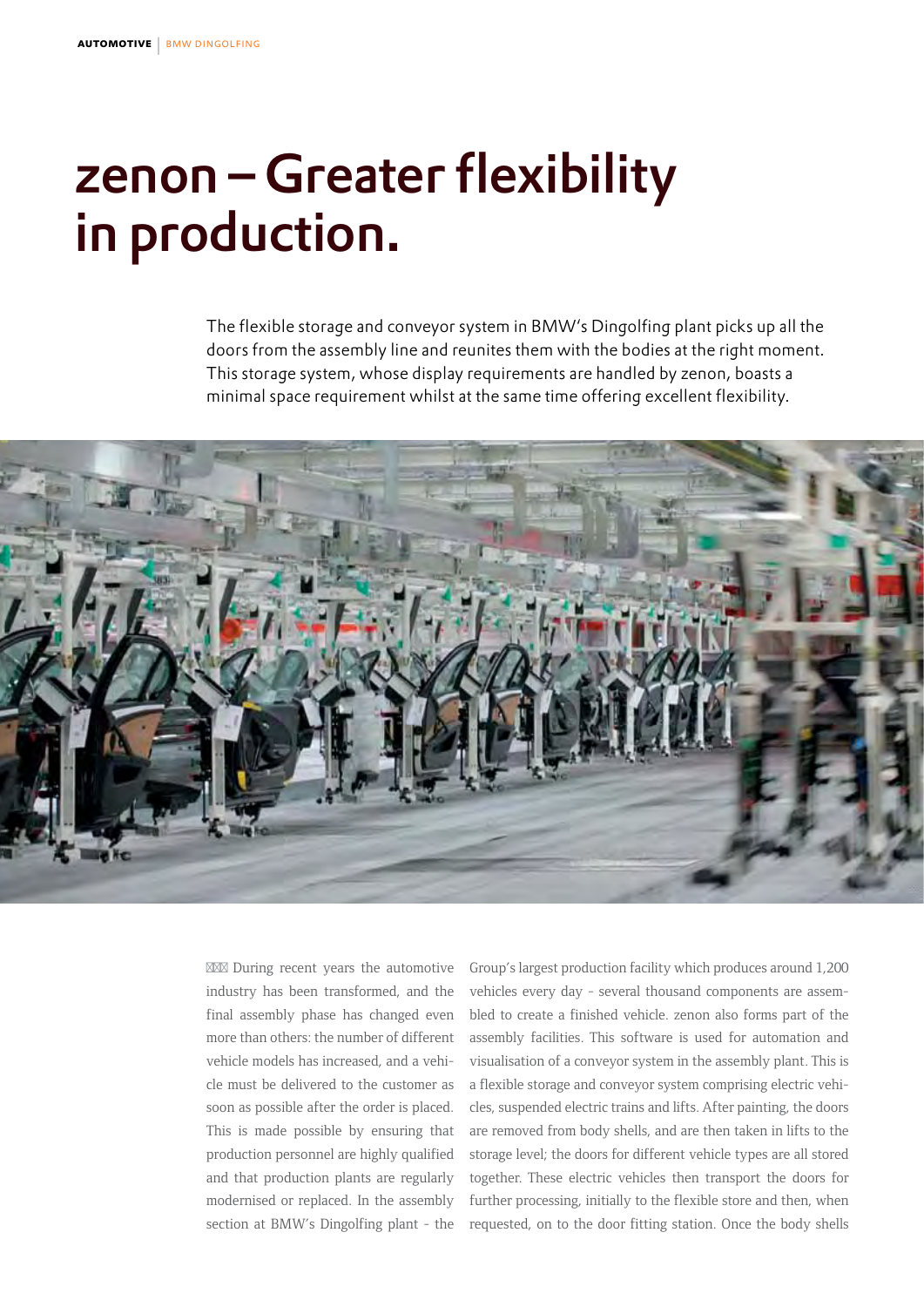

have been completed, the doors are brought back to them for final assembly. The purpose of removing and refitting the doors in this way is that it is easier and more convenient for workers to carry out the necessary fitting operations on the doors. The body shells also take longer to assemble than the doors do, and so the latter need to be put into temporary storage in the best space-saving way possible. The new storage and conveyor solution was developed in such a way that it takes up very little shop floor space. At the same time, the overview is ensured: all doors are labelled (model, chassis number, door position, etc.), all load-carrying media are provided with RFID tags, and therefore the location of any particular door is known at all times. At various points in the plant are located distributed read/write stations that control and monitor the suspension gear routes that can be uniquely identified at each point. Users can read out the data, but also change and update it if necessary. To make the doors available at the right time and in the right place presents a particularly large logistical challenge; this is an extremely complex task for the control system to achieve.

## conveyor system professionals optimise the plant's internal **LOGISTICS**

The company Staudinger GmbH supplies the software and the entire control system for the door conveyor system. Staudinger has developed a suitable custom solution for operation and visualisation based on COPA-DATA's zenon. This software depicts the entire system. This company, which is based in Loiching (near Dingolfing) was founded as long ago as 1950, and now

specialises in three fields: control systems, plant and mechanical engineering, and simulation modelling. Staudinger has around 150 employees, and produces solutions for challenging openand closed-loop control tasks in all types of automation systems. This was the first time that Staudinger had worked on such a large product with zenon from COPA-DATA. Another partner in the project was the company Rofa Rosenheimer Förderanlagen GmbH, which specialises in automated conveyor systems for material flow and manufacturing.

### complex control processes implemented with clarity

The objective for the door conveyor project at BMW's Dingolfing plant was to implement and visually represent the complex control processes necessitated by the storage system so clearly that the plant manager or maintenance engineer can always retain an overview and can see immediately the locations of vehicle bodies and doors. The flexible storage and conveyor system has a full graphical display. The system displays show the operator all the strands of conveying and storage. Each box in a storage strand represents one door or a set of two or four doors. The colour provides information about the vehicle type, and the status of the door's manufacture (unfinished door, fully assembled door, empty vehicle). In order for the doors to be fitted, a robot transfers them to the suspended electric overhead conveyor system for pre-assembly. This process, too, is visualised with zenon. Once the doors have been completed on the production lines they are moved back to storage to await the bodies. A sequence list is maintained to keep track of when cars are ready to have